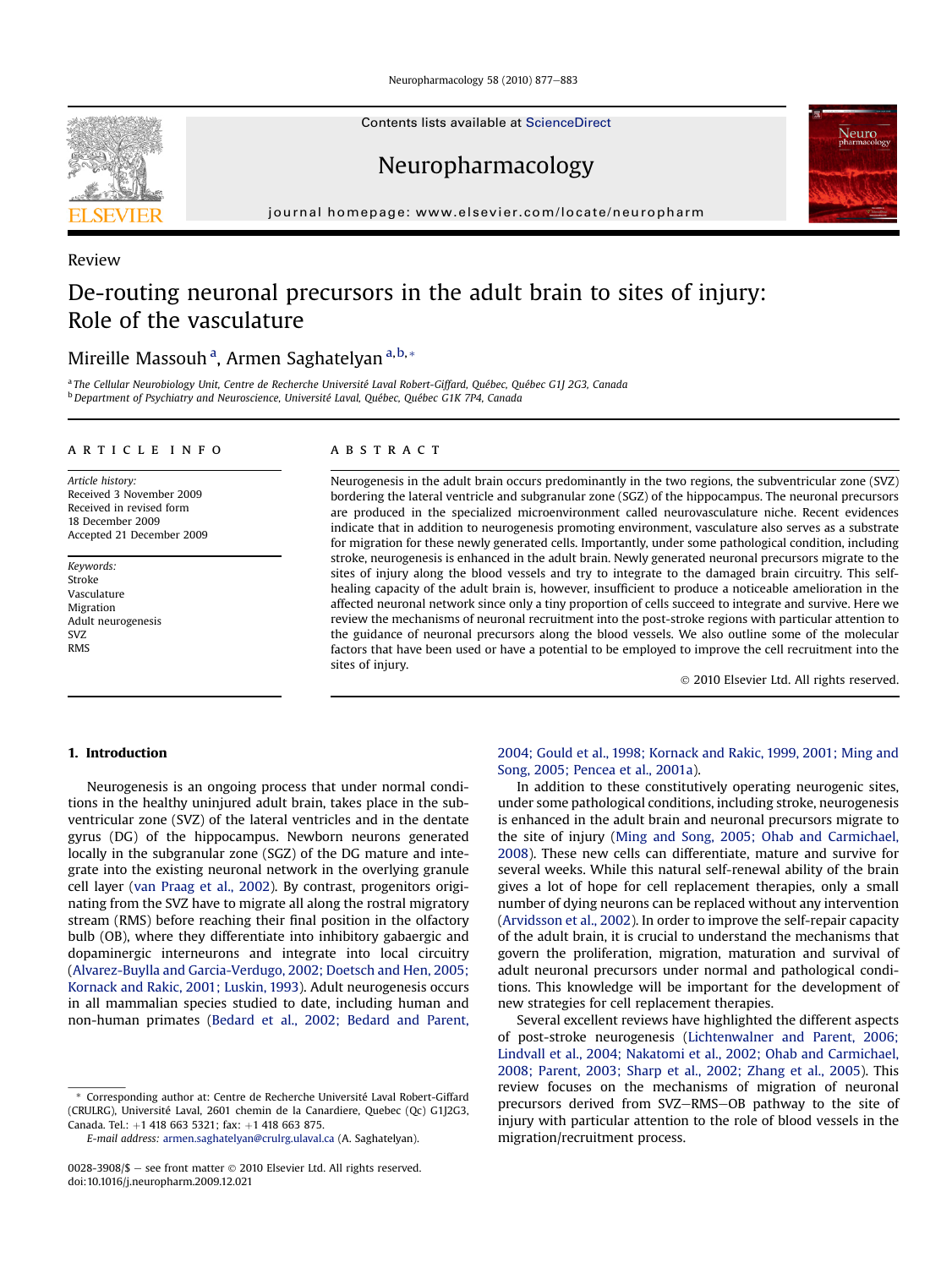### 2. Adult neurogenesis following stroke

Neurogenesis in the SVZ and SGZ is increased under many pathological conditions. The middle cerebral artery occlusion (MCAO) in mice and rat, widely used animal models for stroke, induces a substantial increase of neurogenesis in the SVZ [\(Arvids](#page-4-0)[son et al., 2002; Jin et al., 2001, 2003; Kokaia and Lindvall, 2003;](#page-4-0) [Parent, 2003; Parent et al., 2002b; Zhang et al., 2004a,b, 2001](#page-4-0)) and the SGZ ([Arvidsson et al., 2001; Jin et al., 2001; Kokaia and Lindvall,](#page-4-0) [2003; Parent, 2003\)](#page-4-0). Interestingly, analysis of post-mortem brain samples from patients who suffered from stroke also revealed an enhanced neurogenesis in the SVZ ([Macas et al., 2006](#page-5-0)). Increased neurogenesis in the SVZ and/or SGZ was also observed in many other pathological conditions such as seizures [\(Bengzon et al., 1997;](#page-4-0) [Hellsten et al., 2004; Parent, 2003; Parent et al., 2002a, 1997;](#page-4-0) [Scharfman, 2004\)](#page-4-0), Huntington disease ([Curtis et al., 2003, 2005\)](#page-5-0) and Alzheimer disease [\(Jin et al., 2004a\)](#page-5-0). In contrast, neurogenesis is diminished in Parkinson disease mainly because of the dopamine depletion that has been shown to play an important role in the proliferation of neuronal precursors in the SVZ [\(Hoglinger et al.,](#page-5-0) [2004; Winner et al., 2006\)](#page-5-0).

The adult brain reacts to different pathological conditions not only by enhancing the neurogenesis, but also by promoting migration of neuronal precursors to the sites of injury. In some pathological conditions, including physical injuries and neurodegenerative diseases, neuronal precursors cells are found at the site of damage in the brain ([Goings et al., 2004; Gotts and Chesselet,](#page-5-0) [2005a; Nakatomi et al., 2002; Ohab and Carmichael, 2008; Picard-](#page-5-0)[Riera et al., 2002\)](#page-5-0). Following strokes, neuronal precursors are found in ischemic areas in the rodent striatum [\(Arvidsson et al., 2002; Jin](#page-4-0) [et al., 2001; Parent et al., 2002b](#page-4-0)) and cortex [\(Jin et al., 2001, 2003;](#page-5-0) [Ohab et al., 2006](#page-5-0)). Likewise, in patients with stroke, neuronal precursors are also found in the ischemic penumbra [\(Jin et al.,](#page-5-0) [2006](#page-5-0)). Thus, after ischemic insult, migration is reduced in the SVZ-RMS-OB pathway [\(Ohab et al., 2006](#page-5-0)) and neuroblasts are derouted to the site of injury. Migration of endogenous neuronal precursors from the SVZ to the damaged brain regions have been demonstrated using bromodeoxyuridine (BrdU) labeling [\(Arvids](#page-4-0)[son et al., 2002; Parent et al., 2002b; Zhang et al., 2004a](#page-4-0)), DiI labeling ([Jin et al., 2003\)](#page-5-0), Cre-loxP reporter system ([Yamashita et al.,](#page-6-0) [2006](#page-6-0)), grafted cells in the SVZ [\(Zhang et al., 2003](#page-6-0)) and ex vivo imaging technique in the striatum of Dcx-eGFP mice ([Zhang et al.,](#page-6-0) [2009](#page-6-0)).

In the MCAO model, depending on the severity of the stroke, the damages are restricted either to the striatum or also reach the cortex [\(Thored et al., 2006](#page-6-0)). With the stroke damages being adjacent to the SVZ, the migration occurs within the region of ischemia ([Carmichael, 2005; Jin et al., 2001; Ohab and Carmichael, 2008](#page-4-0)). In a model of focal cortical stroke, where ischemic cellular damage is localized in the somatosensory and motor cortex, more than 1 mm away from the SVZ ([Ohab et al., 2006](#page-5-0)), the immature neurons navigate through undamaged regions of white matter before reaching the damaged cortex ([Tsai et al., 2006\)](#page-6-0).

Not only endogenous neuronal precursors are able to travel in the complex mature brain environment for long distance, but they also retain this migratory capacity for several months. In rats, the migration in post-stroke striatum occurs without decline for at least for 4 months ([Thored et al., 2006\)](#page-6-0). During this period neuroblasts that reach sites of injury either differentiate into mature neurons or undergo apoptosis through caspase-dependent mechanisms [\(Arvidsson et al., 2002; Parent et al., 2002b; Thored et al.,](#page-4-0) [2006; Yamashita et al., 2006\)](#page-4-0). The differentiated neuronal precursors express the phenotype of striatal projection neurons, the medium spiny neurons, which are the most affected cell type by the ischemic lesion [\(Arvidsson et al., 2002; Parent et al., 2002b\)](#page-4-0). Electron microscopy studies revealed that these cells possess long processes, presynaptic vesicles and form synapses with neighboring cells [\(Yamashita et al., 2006](#page-6-0)). However, only a small fraction of migrating neuroblast in the post-stroke striatum mature, integrate and survive for a substantial amount of time ([Arvidsson et al.,](#page-4-0) [2002; Ohab et al., 2006; Zhang et al., 2001\)](#page-4-0). According to the estimation made by [Arvidsson et al. \(2002\)](#page-4-0) these newborn neurons represent only a tiny proportion of the destroyed cells (0.02%). These observations suggest that while re-routing the migration of neuronal precursors is used by the injured/diseased brain as a repair/compensation mechanism, its efficacy is still not sufficient. One of the possibilities to improve the repair of the injured neural circuitry could be the potentiation of the mechanisms that are already used by the adult brain for the replacement of the dying cells by the newcomers. In light of this, the recently discovered role of blood vessels in the migration of neuronal precursors under normal and pathological conditions give us new and important clues to better understand the mechanisms of neuronal recruitment to injured sites.

## 3. Vasophilic migration and neurovascular niche in post-stroke striatum

The first strong evidence for the importance of the vasculature in the process of neurogenesis was documented about 10 years ago, with the emergence of the "neurovasculature niche" concept ([Leventhal et al., 1999; Louissaint et al., 2002; Palmer et al., 2000\)](#page-5-0). It then started to become clear that vascular endothelial cells play a major role in neurogenesis by releasing soluble factors ([Alvarez-](#page-4-0)[Buylla and Lim, 2004; Leventhal et al., 1999; Shen et al., 2004;](#page-4-0) [Wurmser et al., 2004\)](#page-4-0). We now know that, not only does neurogenesis occur in close association with SVZ and SGZ endothelial cells in a neurovascular niche but, also, that neuroblasts migrate on blood vessels [\(Bovetti et al., 2007b; Saghatelyan, 2009; Shen et al.,](#page-4-0) [2008; Snapyan et al., 2009; Tavazoie et al., 2008\)](#page-4-0). There are now strong evidences that neuroblasts also use blood vessels for their migration into the ischemic striatum and as in the SVZ-RMS-OB pathway they do so in a chain-like structure [\(Yamashita et al., 2006;](#page-6-0) [Zhang et al., 2004a, 2009\)](#page-6-0). Blood vessels seem to serve as a physical scaffold as well as a source of molecular cues.

# 3.1. Evidences for physical proximity between neuroblasts and the vasculature in the post-stroke striatum

Immunohistological analysis of fixed brain specimens revealed that SVZ-derived neuroblasts are located in close proximity to blood vessels in the post-stroke striatum ([Ohab et al., 2006; Thored](#page-5-0) [et al., 2007; Yamashita et al., 2006\)](#page-5-0). Neuroblasts are assembled in aggregates and either can be found as spherical clusters or as elongated chain-like structures. Interestingly, spherical clusters are at some distance from the vasculature whereas all the chain-like structures are found around vascular endothelial cells [\(Yamashita](#page-6-0) [et al., 2006\)](#page-6-0). This blood vessels-associated migration is sustained up to 4 months post-injury [\(Thored et al., 2007](#page-6-0)). Importantly, in patients with stroke, newborn  $Dcx +$  cells are also found in the ischemic penumbra in the vicinity of blood vessels [\(Jin et al., 2006\)](#page-5-0).

This vasculature-associated chain migration of  $Dcx$ -eGFP+ neuroblasts has been visualized in living slices of ischemic brains using time-lapse microscopy [\(Zhang et al., 2009](#page-6-0)). Migrating chains from the SVZ to the ischemic striatum are very long with an average length of approximately 450 µm. Neuroblasts in the chains are highly motile and actively extend or retract their processes. Individual neuroblasts sometimes move away from the chain but usually end-up by re-joining the same or neighboring chains. In the ischemic striatum, some chains are parallel to blood vessels and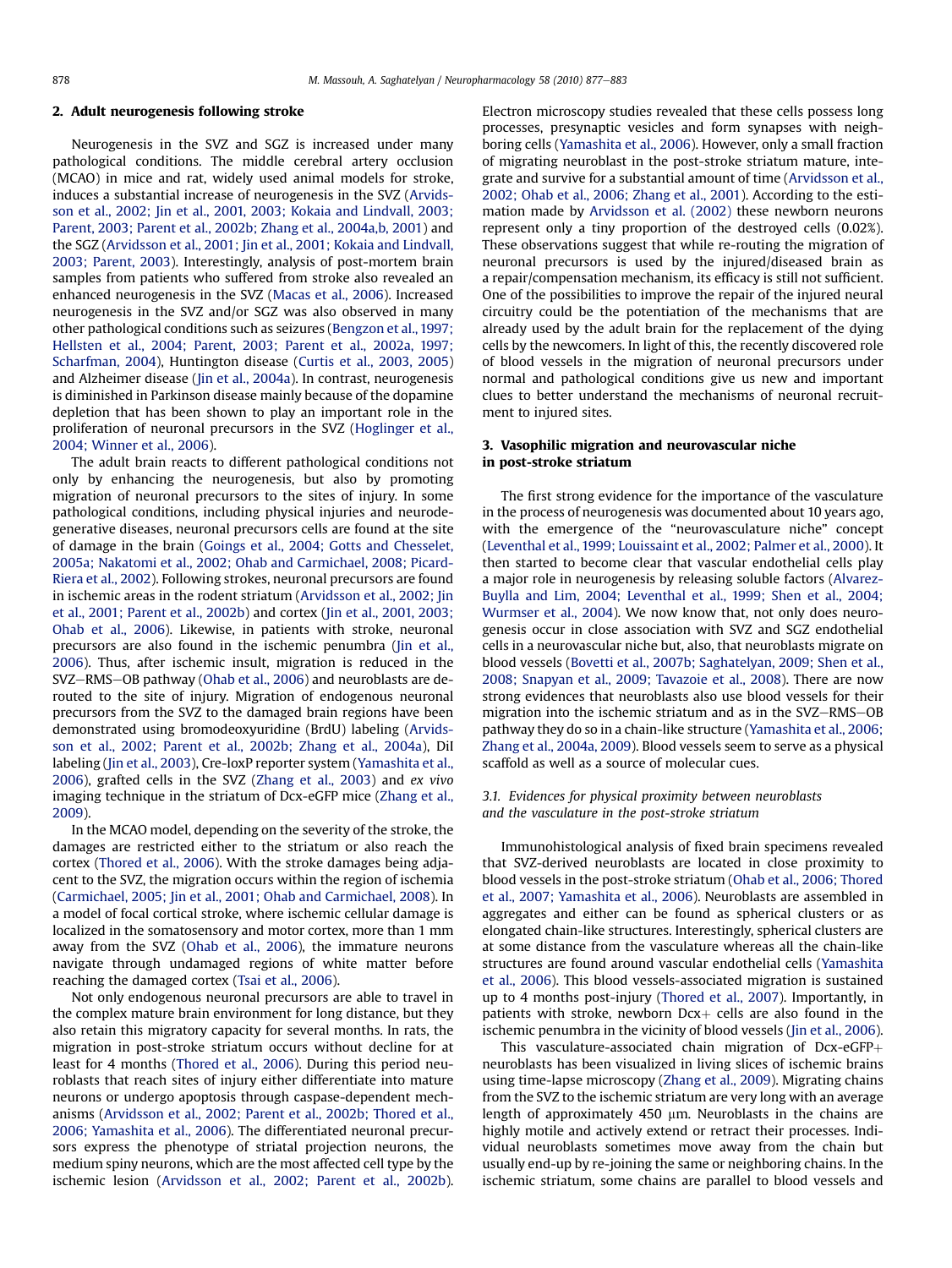individual neuroblasts also use vessels for their migration. Neuroblasts at the end of the chains migrate out of the chain toward a blood vessel and form clusters nearby. The cells within these clusters move around the vessels and exhibit multiple branches ([Zhang et al., 2009](#page-6-0)).

# 3.2. Causal relationships between neuroblasts migration and the vasculature after stroke

As it is stated above, angiogenesis and neurogenesis are associated in the normal (non-stroke) germinal zones of the adult brain ([Alvarez-Buylla and Lim, 2004; Louissaint et al., 2002; Wurmser](#page-4-0) [et al., 2004](#page-4-0)). It is therefore not surprising that following stroke angiogenesis and neurogenesis are enhanced and appear in the same spatiotemporal frame ([Gotts and Chesselet, 2005b; Hellsten](#page-5-0) [et al., 2004](#page-5-0)). SVZ progenitor cells up-regulate the expression of many genes associated with angiogenesis and neurogenesis following stroke when compared to non-stroke SVZ cells ([Beck and](#page-4-0) [Plate, 2009; Liu et al., 2007](#page-4-0)). Angiogenesis is detected during the first 2 weeks in the post-stroke striatum which also exhibit a longlasting increase in the vascularization [\(Thored et al., 2007\)](#page-6-0). Following stroke, neuroblasts closely associate not only with functional blood vessels but also with the remodeling vasculature that did not yet receive vascular flow [\(Ohab et al., 2006\)](#page-5-0).

Angiogenesis occurs in the peri-infarct tissue [\(Beck and Plate,](#page-4-0) [2009; Hayashi et al., 2006; Ohab et al., 2006](#page-4-0)), an area that is hypoxic ([Marti et al., 2000; Thored et al., 2007](#page-5-0)). In vitro experiments, using rat organotypic hippocampal cultures exposed to 6 h of hypoxia, showed that hypoxia activates proliferation and differentiation of neural progenitor cells [\(Zhou and Miller, 2006\)](#page-6-0). Proliferation of neural stem cells also occurs in vivo, in the SVZ and DG of adult rats exposed to intermittent hypoxia (exposed to high altitude 4 h per day for 2 weeks) [\(Zhu et al., 2005\)](#page-6-0). Following ischemia, hypoxia is believed to stimulate angiogenesis through activation of the vascular endothelial growth factor (VEGF), fibroblast growth factor (FGF), platelet-derived growth factor (PDGF), erythropoietin (EPO) and angiopoietin-tie receptor systems ([Beck](#page-4-0) [and Plate, 2009; Marti et al., 2000](#page-4-0)). VEGF is inducible by hypoxia ([Gleadle et al., 1995; Ikeda et al., 1995; Marti and Risau, 1998;](#page-5-0) [Shweiki et al., 1992](#page-5-0)) and known to be a main regulator of angiogenesis [\(Ferrara, 1995\)](#page-5-0). VEGF is up-regulated in the brain after ischemic or physical injury ([Cobbs et al., 1998; Hayashi et al., 1997;](#page-5-0) [Jin et al., 2000; Kovacs et al., 1996; Lennmyr et al., 1998](#page-5-0)). In the ischemic border, there is an up-regulation of VEGF, followed by an up-regulation of both VEGF receptors (VEGFR-1 and VEGFR-2) ([Beck and Plate, 2009; Marti et al., 2000\)](#page-4-0). VEGFR-1 mRNA is upregulated in peri-ischemic endothelial cells [\(Plate et al., 1999\)](#page-6-0). Following stroke, immunostaining of VEGFR-1 is increased in endothelial cells, neurons and glial cells whereas VEGFR-2 immunoreactivity is prominent in glial cells but is also detected in endothelial cells ([Lennmyr et al., 1998](#page-5-0)). A causal relationship between neurogenesis and angiogenesis and its dependence on VEGF has been also demonstrated using the co-culture system ([Teng et al., 2008](#page-6-0)). When neural progenitor cells isolated from SVZ of normal adult rats were cultured with endothelial cells isolated from the stroke boundary, their proliferation and neuronal differentiation was increased. On the other hand, supernatant obtained from stroke SVZ cells which was found to contain high levels of VEGF promoted capillary tube formation of normal cerebral endothelial cells. Inhibition of VEGFR-2 completely abolished supernatant-induced angiogenesis and also suppressed the effect of stroke-activated endothelial cells on neurogenesis ([Teng et al.,](#page-6-0) [2008\)](#page-6-0).

Hypoxia also stimulates BDNF secretion from brain endothelial cells as shown by in vitro studies using the mouse brain microvascular endothelial cell line [\(Wang et al., 2006a\)](#page-6-0). Cultures of brain-derived endothelial cells produce BDNF which has a humoral neurotrophic effect on neuronal precursors ([Leventhal et al., 1999\)](#page-5-0). BDNF produced by cerebral endothelial cells can also protect neurons against oxygen-glucose deprivation, oxidative damage and hypoxia ([Guo et al., 2008\)](#page-5-0). Gain and loss of function studies showed that BDNF has mitogenic and anti-apoptotic effects on neuronal cells in the SVZ-RMS-OB system [\(Linnarsson et al., 2000;](#page-5-0) [Pencea et al., 2001b; Young et al., 2007; Zigova et al., 1998\)](#page-5-0), but see also ([Galvao et al., 2008\)](#page-5-0). Intriguingly, using the same approach to deliver exogenous BDNF into the lateral ventricle, [Pencea et al.](#page-6-0) [\(2001b\)](#page-6-0) have reported an increased number of BrdU $+$  cells in the OB, whereas [Galvao et al. \(2008\)](#page-5-0) did not found any changes in the number of newly generated bulbar neurons. The reasons for such discrepancy are not yet clear. In the normal adult RMS, BDNF mRNA is expressed in the endothelial cells of the blood vessels where it plays a central role in the vasculature-guided migration ([Snapyan](#page-6-0) [et al., 2009](#page-6-0)). BDNF expression is regulated by endothelial nitric oxide synthase (eNOS) ([Chen et al., 2005](#page-4-0)). This enzyme was also found to be a downstream mediator of VEGF. Therefore, eNOS phosphorylation has an impact on angiogenesis, progenitor cell proliferation, neuronal migration, neurite outgrowth and also affects functional recovery after stroke [\(Chen et al., 2005](#page-4-0)). Nitric oxide, produced by eNOS plays a crucial role in the regulation of systemic blood pressure, vascular tone, vascular remodeling and angiogenesis [\(Murohara et al., 1998; Rudic et al., 1998](#page-5-0)).

Another causal interaction between neuroblast migration and the vasculature in post-stroke striatum implies SDF-1. Following stroke, hypoxia up-regulates SDF-1 [\(Imitola et al., 2004; Ohab et al.,](#page-5-0) [2006; Robin et al., 2006; Thored et al., 2006](#page-5-0)) and Ang1 ([Ohab et al.,](#page-5-0) [2006\)](#page-5-0) in the endothelial cells of the blood vessels in the peri-infarct areas whereas no specific SDF-1 staining is seen in uninjured striatum [\(Thored et al., 2006\)](#page-6-0). Many SDF-1+ cells are also GFAP+ and thought to be reactive astrocytes ([Imitola et al., 2004; Thored](#page-5-0) [et al., 2006\)](#page-5-0). Neural precursor cells and migrating neuroblasts express SDF-1 receptor, CXCR4 [\(Imitola et al., 2004; Ohab et al.,](#page-5-0) [2006; Robin et al., 2006; Thored et al., 2006\)](#page-5-0) and Ang1 receptor, Tie2 [\(Ohab et al., 2006](#page-5-0)). Pharmacological blockade of CXCR4 results in the attenuation of the migration [\(Ohab et al., 2006; Robin et al.,](#page-5-0) [2006; Thored et al., 2006](#page-5-0)). In addition, exposure of SDF-1alpha to quiescent neural stem cells enhance proliferation, promote chain migration and transmigration in a dose-dependent manner ([Imi](#page-5-0)tola [et al., 2004; Robin et al., 2006; Thored et al., 2006\)](#page-5-0). In vivo administration of SDF-1beta or Ang1 causes a dose-dependent increase in the recruitment of neuroblasts to the site of infarct and lead to the behavioral recovery ([Ohab et al., 2006](#page-5-0)).

The extracellular matrix molecules (ECM) and matrix metalloproteinases (MMPs), that are responsible for ECM modification, might also be important players of the vasculature-guided migration of neuronal precursors to the post-stroke striatum. After stroke, migrating neuroblasts express MMP9. In vivo, inhibition of MMP activity reduces migration in post-stroke brain ([Lee et al.,](#page-5-0) [2006\)](#page-5-0). In vitro experiment showed that endothelial cells, activated by erythropoietin (EPO) significantly increase secretion of MMP2 and MMP9 which could enhance the migration of neural progenitor cells [\(Wang et al., 2006b\)](#page-6-0). In the normal adult rodent OB, neuroblasts associate with blood vessels trough an ECM-astrocyte end foot interaction [\(Bovetti et al., 2007b](#page-4-0)). Inhibition of MMPs, inhibits tangential and radial migration in the RMS and OB ([Bovetti et al.,](#page-4-0) [2007a\)](#page-4-0). A disintegrin and metalloproteinase 21 (ADAM21) could also play a role in neurogenesis and neuroblast migration. ADAM21 is expressed in the adult rodent ependyma and SVZ cells with long basal processes.  $ADAM21+$  processes are also present within the RMS, where they are intermingled with neuroblasts and contact the blood vessels [\(Yang et al., 2005\)](#page-6-0).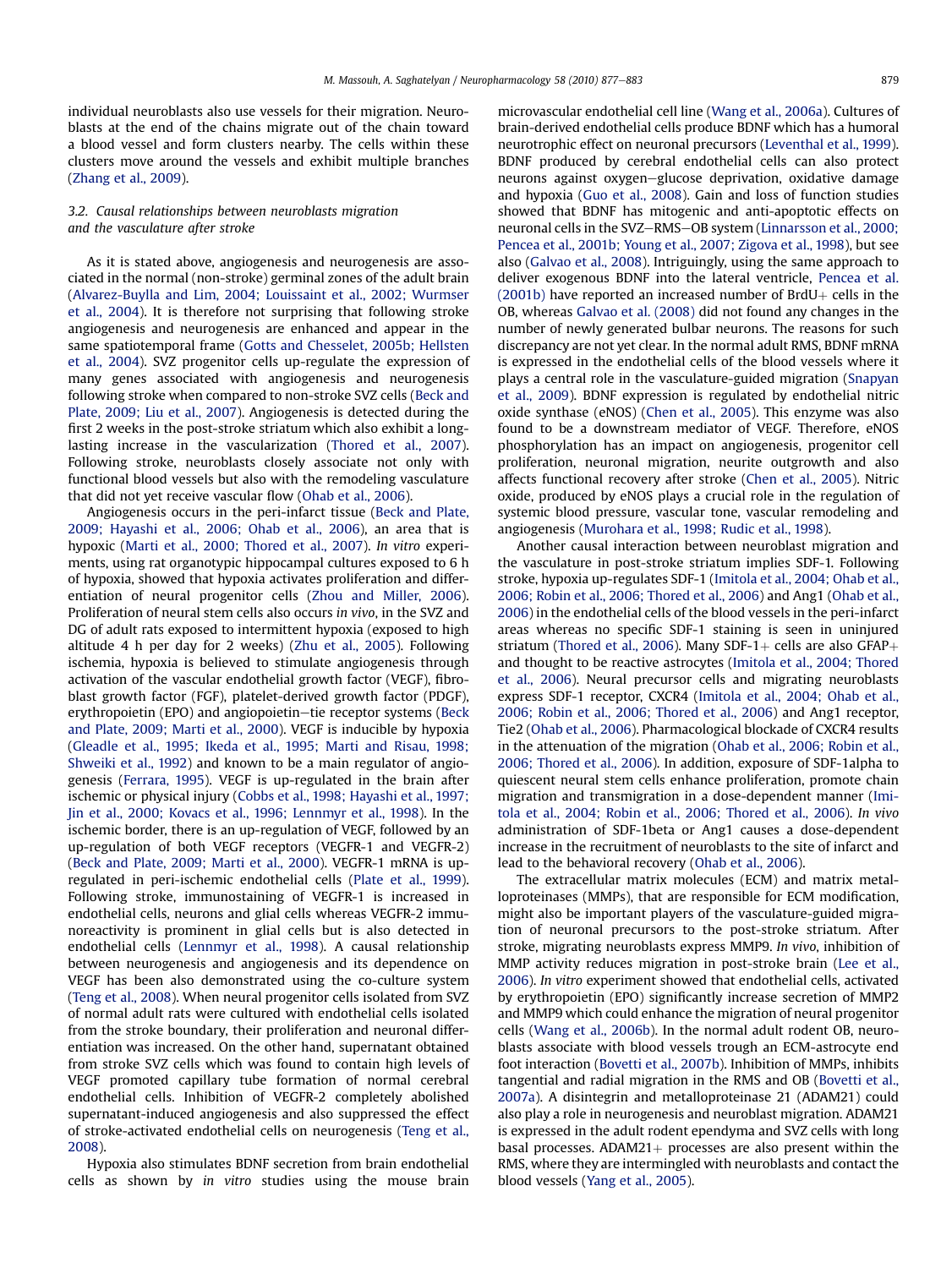EPO, the principal growth factor that regulates red blood cells production and its receptor EpoR are also induced in hypoxic conditions ([Bernaudin et al., 1999; Marti et al., 1996\)](#page-4-0). In EpoR conditional knock-down animals, SVZ cell proliferation is reduced and, in post-stroke conditions, lower number of  $Dcx +$  cells reach the site of injury ([Tsai et al., 2006\)](#page-6-0). In addition, exogenous EPO have neuroprotective and neurotrophic effects in many type of brain injury models, including ischemia ([Brines et al., 2000](#page-4-0)). However, endogenous levels of EPO and EpoR seem to have limited neuroprotective effects ([Tsai et al., 2006\)](#page-6-0). Exogenous EPO enhances angiogenesis and neurogenesis in vivo and in vitro and improves neurological outcomes following stroke ([Wang et al., 2004](#page-6-0)). EPO seems to act through both BDNF and VEGF signaling pathways. Indeed, treatment with EPO in vivo increases brain levels of BDNF and VEGF and EPO-induced capillary-like tube formation is blocked by VEGFR-2 antagonist ([Wang et al., 2004](#page-6-0)).

# 4. Toward efficient neuronal replacement: how to influence and improve these mechanisms?

As it is outlined above, many of the cellular and molecular factors involved in the migration of neuroblasts to ischemic sites are major constituents of the neurovasculature niche. While a substantial amount of work is still awaited to elucidate the exact molecular guidance systems mediating neuroblasts migration into post-stroke striatum, in this section we review some molecular cues that have been used or has a potential to de-route migration and/or enhance neuroblasts recruitment to lesion sites.

#### 4.1. VEGF

In transgenic mice over-expressing VEGF, migration of neuronal precursors toward peri-infarct cortical areas is increased following MCAO. About 80% more BrdU/NeuN-positive cells were found in the stroke penumbra of transgenic mice when compared to wildtype animals 21 days post-MCAO. VEGF over-expression also enhances SVZ neurogenesis, reduces infarct volume and improves post-ischemic motor function [\(Wang et al., 2007\)](#page-6-0). Infusion of VEGF (intracerebroventricularly for 3 days) after stroke also promotes angiogenesis, reduces the infarct volume and improves neurological function ([Sun et al., 2003; Zhang et al., 2000](#page-6-0)). Timing of the administration of VEGF seems to be important since delayed, but not early, post-stroke administration of VEGF improves neurological recovery. This is likely due to VEGFs ability to enhance vascular permeability that may cause edema [\(Beck and Plate, 2009; Sun](#page-4-0) [et al., 2003; Zhang et al., 2000](#page-4-0)).

# 4.2. BDNF

Intraventricular administration of BDNF in normal adult rats results in recruitment of new neurons to the striatum ([Benraiss](#page-4-0) [et al., 2001; Pencea et al., 2001b](#page-4-0)). Newly generated cells found in the striatum express the neuronal marker microtubule-associated protein-2 (MAP-2) or neuron-specific tubulin (TuJ1) ([Pencea et al.,](#page-6-0) [2001b\)](#page-6-0). Neuronal recruitment to the neostriatum also occurs 18 days following injection in the lateral ventricule of an adeno-virus carrying the BDNF (AdBDNF) gene. Many of these cells also express markers of medium spiny neurons (MSNs). These newly generated neurons survive for at least 5–8 weeks after viral induction [\(Ben](#page-4-0)[raiss et al., 2001](#page-4-0)). The number of newborn cells with MSN phenotype can also be increase in the striatum of adult primates by the injection of AdBDNF ([Bedard et al., 2006](#page-4-0)). Furthermore, the neuronal addition can be enhanced by adding with AdBDNF adenovirally expressed noggin (AdNoggin) that inhibits glial differentiation of the progenitor cells and boosts BDNF-mediated neuronal recruitment [\(Chmielnicki et al., 2004\)](#page-5-0). The new MSNs extend long processes and successfully project to their target region, the globus pallidus [\(Chmielnicki et al., 2004\)](#page-5-0).

Anterograde delivery of BDNF to striatum (by injection of a recombinant adeno-associated viral vector carrying a BDNF gene in the substantia nigra) several weeks before MCAO highly increases BDNF level and significantly augment the number of migrating cells in the lesioned striatum. However, the continuous delivery of BDNF before the infarct does not protect projection neurons from stroke-induced damage and exaggerates the loss of many interneurons. This method results in very high striatal levels of BDNF and produces motor abnormalities in rats (with and without stroke) [\(Gustafsson et al., 2003a\)](#page-5-0). In another study BDNF was injected exogenously into the striatum of adult mice 7 days before MCAO, using an AdBDNF regulated by hypoxia responsive element (Ad5HRE:BDNF) ([Shi et al., 2009](#page-6-0)). This method did result in a reduction of the infarct volume and improvement of sensorimotor scores. Intravenous administration of BDNF during the first 5 days after the stroke improved sensorimotor behavior and induces increased neurogenesis and enhanced migration of SVZ-derived progenitors to the striatum ([Schabitz et al., 2007\)](#page-6-0). By contrast, intrahippocampal delivery of BDNF 5 weeks before to the ischemic insult suppresses the dentate gyrus neurogenesis ([Larsson et al.,](#page-5-0) [2002](#page-5-0)). In line with these results, the same group has shown that intraventricular infusion of TrkB-Fc fusion protein to trap endogenous BDNF is beneficial for the stroke-induced generation of newborn neurons in the hippocampus ([Gustafsson et al., 2003b\)](#page-5-0). Therefore, timing and dosage seems to be important for BDNF delivery as well.

# 4.3. Angiopoietin 1(Ang1) and stromal-derived factor 1 (SDF-1)

As discussed earlier, administration of Ang1 and SDF-1 promote neuroblasts migration to the site of injury following stroke. [Ohab](#page-5-0) [et al. \(2006\)](#page-5-0) used a focal cerebral stroke model in mice and delivered through osmotic minipumps low and high doses of recombinant Ang1 and SDF-1. The drugs were delivered systematically for 7 days after stroke. The effect of SDF-1 was dose-specific. Thousands of additional neuroblasts reached the peri-infarct cortex specifically clustered around blood vessels. Administration of both high and low doses of Ang1 resulted in approximately 5000 more neuroblasts in peri-infarct cortex. Administration of Ang1 and SDF-1beta improves behavioral recovery after stroke [\(Ohab et al., 2006\)](#page-5-0).

#### 4.4. Tenascin-R

Tenascin-R (TNR) is an ECM molecule involved in cell detachment and radial migration in the OB. Grafting tenascin-R-transfected cells into the striatum of the adult mice de-routes migrating neuroblasts toward this region. While ectopic expression of TNR resulted in a 4- to 6-fold greater number of neuroblasts migrating out of the SVZ as compared with control grafted cells ([Saghatelyan](#page-6-0) [et al., 2004](#page-6-0)), its regulation following ischemia and implication in the stroke-induced migration of neuroblasts into the sites of injury still needs to be demonstrated.

#### 4.5. Erythropoietin

Intraperitoneal administration of recombinant human EPO (rhEPO) to adult rats following stroke results in enhanced recruitment of neuroblasts into the ischemic boundary of the cortex and striatum. It also increases angiogenesis and improves neurological outcomes [\(Wang et al., 2004, 2006b](#page-6-0)). EPO appears to act directly on the stem cells, promoting the production of neuronal progenitors at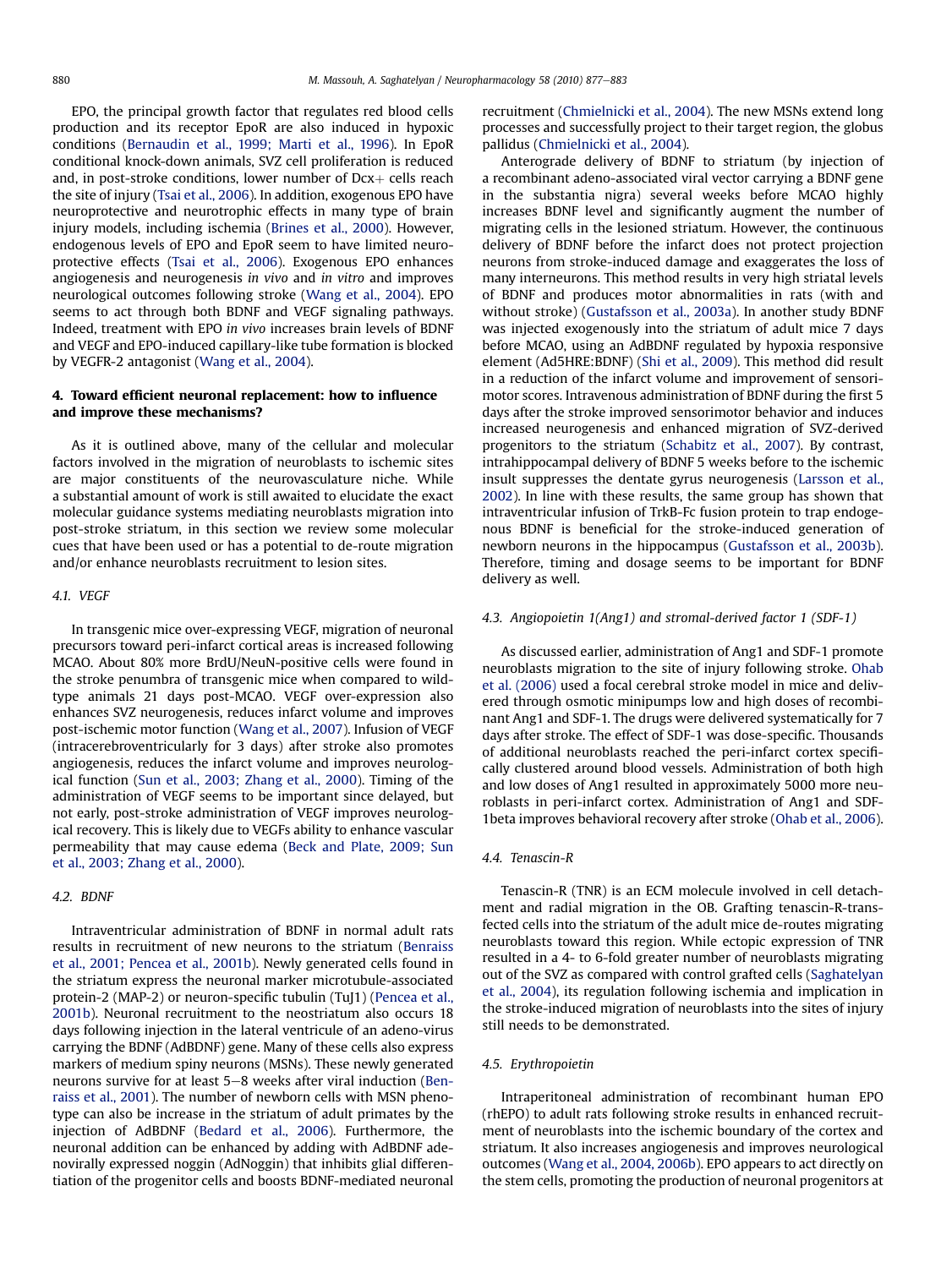<span id="page-4-0"></span>the expense of transient amplifying cell population [\(Shingo et al.,](#page-6-0) [2001\)](#page-6-0).

# 4.6. FGF

Adenovirally mediated transfer of the FGF-2 gene, in the ventricles of adult gerbils, promote progenitor cell proliferation. It also resulted in a mild increase in the number of  $BrdU +$  cells in the cortex of the normal animals and in a dramatic increase in the cortex of animals that received post-stroke injection. This treatment worked more efficiently than continuous intraventricular infusion of the FGF-2 protein, for which no BrdU $+$  cells were found in the cerebral cortex [\(Matsuoka et al., 2003\)](#page-5-0).

#### 4.7. EGF

Intraventricular administration of human recombinant epidermal growth factor (EGF) after focal cerebral ischemia in adult mice enhances the neuronal recruitment process and leads to 100-fold increase in the number of new neurons expressing mature  $parvalbumin+$  neuronal phenotype. Surprisingly, while no endogenous EGF expression is detected in the post-stroke striatum, using Western blot analysis, neuronal precursors (nestin $+$  cells) express EGF receptor in post-ischemic SVZ ([Teramoto et al., 2003](#page-6-0)). Recently, it has been demonstrated that in a rat model of stroke, when EGF and EPO are intraventriculary infused together, but not individually, they promote substantial regeneration of the damaged cerebral cortex and reverse impairments in spontaneous and skilled motor tasks [\(Kolb et al., 2007\)](#page-5-0). This recovery is largely due to the migration of neuronal precursors from the SVZ into the injured regions in the cerebral cortex [\(Kolb et al., 2007](#page-5-0)). Jin and colleagues studied the effect of another member of EGF family, the heparin-binding epidermal growth factor-like growth factor (HB-EGF) ([Jin et al.,](#page-5-0) [2004b\)](#page-5-0). HB-EGF administration was made via the intracerebroventricular route,  $1-3$  days after focal cerebral ischemia in adult rats. Although they found a reduced infarct size and improved behavioral recovery when compared to control, the number of newborn neurons that migrated into the ischemic striatum was decreased ([Jin et al., 2004b\)](#page-5-0).

#### 5. Concluding remarks

The possibility of manipulating the molecular and cellular mechanisms that control neuronal migration, maturation and integration in the adult brain, so as to increase the number, dispersal and survival of neurons in the diseased areas may open novel avenues for the treatment of devastating neurodegenerative diseases and brain trauma. As it is outlined above, stroke induces massive migration of endogenous neuronal precursors from their generation site (SVZ) to the damaged brain region. These observations suggest that strategy of re-routing the migration of neuronal precursors might be already used by the injured brain as a repair/compensation mechanism. If so, then it also suggests that intervening in this process could be an effective therapy to treat brain injuries. Interestingly, adult brain reacts to stroke by upregulating the mechanisms that are already at play during constitutive neuronal replacement process in the OB and hippocampus. It is still not clear, however, to which degree the mechanisms of induced and constitutive neuronal migrations overlap. While the substantial amount of evidences suggests that the general strategy of cell navigation in the healthy uninjured brain is recapitulated after the injury, stroke also induces some cellular and molecular changes that are specific to the ischemic penumbra. It is thus conceivable that the dynamic and the mechanisms of neuronal precursors' guidance employed by the adult brain might be

modulated by the microenvironment and molecular cues specific to the sites of injury. In order to get further understanding to the processes of neuronal navigation in the diseased/damaged brain areas, it would be important to perform comparative studies on the mechanisms involved in the constitutive cell migration and those employed after injury. It is conceivable that the knowledge about similarities and differences in the migration (as well as maturation and survival) pattern of newborn cells in the normal and diseased brain areas will allow to discern the general intrinsic molecular and cellular mechanisms orchestrating the cell guidance process in the adult brain as well as stroke-induced micro-environmental cues influencing it. Another important avenue in the stroke-induced neuronal replacement research would be the validation of the molecular mechanisms discovered in the rodent models, in the human and non-human primates as well as in the post-mortem tissues derived from patients who suffered stroke. Altogether, this knowledge will be important for the development and design of new strategies aiming to control not only the navigation of endogenous neuronal precursors but also the dispersal of exogenously grafted progenitors in the injured brain.

#### Acknowledgements

We thank Marina Snapyan and Sofia Grade for the comments on the manuscript. Supported by Parkinson Society Canada and Canadian Institutes of Health Research (CIHR) grants. A.S. is a recipient of Canada Research Chair in postnatal neurogenesis.

#### References

- Alvarez-Buylla, A., Garcia-Verdugo, J.M., 2002. Neurogenesis in adult subventricular zone. J. Neurosci. 22, 629-634.
- Alvarez-Buylla, A., Lim, D.A., 2004. For the long run: maintaining germinal niches in the adult brain. Neuron 41, 683-686.
- Arvidsson, A., Kokaia, Z., Lindvall, O., 2001. N-methyl-D-aspartate receptor-mediated increase of neurogenesis in adult rat dentate gyrus following stroke. Eur. J. Neurosci. 14, 10-18.
- Arvidsson, A., Collin, T., Kirik, D., Kokaia, Z., Lindvall, O., 2002. Neuronal replacement from endogenous precursors in the adult brain after stroke. Nat. Med. 8, 963-970.
- Beck, H., Plate, K.H., 2009. Angiogenesis after cerebral ischemia. Acta Neuropathol. 117, 481-496.
- Bedard, A., Levesque, M., Bernier, P.J., Parent, A., 2002. The rostral migratory stream in adult squirrel monkeys: contribution of new neurons to the olfactory tubercle and involvement of the antiapoptotic protein Bcl-2. Eur. J. Neurosci. 16, 1917-1924.
- Bedard, A., Gravel, C., Parent, A., 2006. Chemical characterization of newly generated neurons in the striatum of adult primates. Exp. Brain Res.  $170$ ,  $501-512$ .
- Bedard, A., Parent, A., 2004. Evidence of newly generated neurons in the human olfactory bulb. Brain Res. Dev. Brain Res. 151, 159-168.
- Bengzon, J., Kokaia, Z., Elmer, E., Nanobashvili, A., Kokaia, M., Lindvall, O., 1997. Apoptosis and proliferation of dentate gyrus neurons after single and intermittent limbic seizures. Proc. Natl. Acad. Sci. U. S. A. 94, 10432-10437.
- Benraiss, A., Chmielnicki, E., Lerner, K., Roh, D., Goldman, S.A., 2001. Adenoviral brain-derived neurotrophic factor induces both neostriatal and olfactory neuronal recruitment from endogenous progenitor cells in the adult forebrain. I. Neurosci. 21, 6718-6731.
- Bernaudin, M., Marti, H.H., Roussel, S., Divoux, D., Nouvelot, A., MacKenzie, E.T., Petit, E., 1999. A potential role for erythropoietin in focal permanent cerebral ischemia in mice. J. Cereb. Blood Flow Metab. 19, 643-651.
- Bovetti, S., Bovolin, P., Perroteau, I., Puche, A.C., 2007a. Subventricular zone-derived neuroblast migration to the olfactory bulb is modulated by matrix remodelling. Eur. J. Neurosci. 25, 2021-2033.
- Bovetti, S., Hsieh, Y.C., Bovolin, P., Perroteau, I., Kazunori, T., Puche, A.C., 2007b. Blood vessels form a scaffold for neuroblast migration in the adult olfactory bulb. J. Neurosci. 27, 5976-5980.
- Brines, M.L., Ghezzi, P., Keenan, S., Agnello, D., de Lanerolle, N.C., Cerami, C., Itri, L.M., Cerami, A., 2000. Erythropoietin crosses the blood-brain barrier to protect against experimental brain injury. Proc. Natl. Acad. Sci. U. S. A. 97, 10526-10531.
- Carmichael, S.T., 2005. Rodent models of focal stroke: size, mechanism, and purpose. NeuroRx 2, 396-409.
- Chen, J., Zacharek, A., Zhang, C., Jiang, H., Li, Y., Roberts, C., Lu, M., Kapke, A., Chopp, M., 2005. Endothelial nitric oxide synthase regulates brain-derived neurotrophic factor expression and neurogenesis after stroke in mice. J. Neurosci. 25, 2366-2375.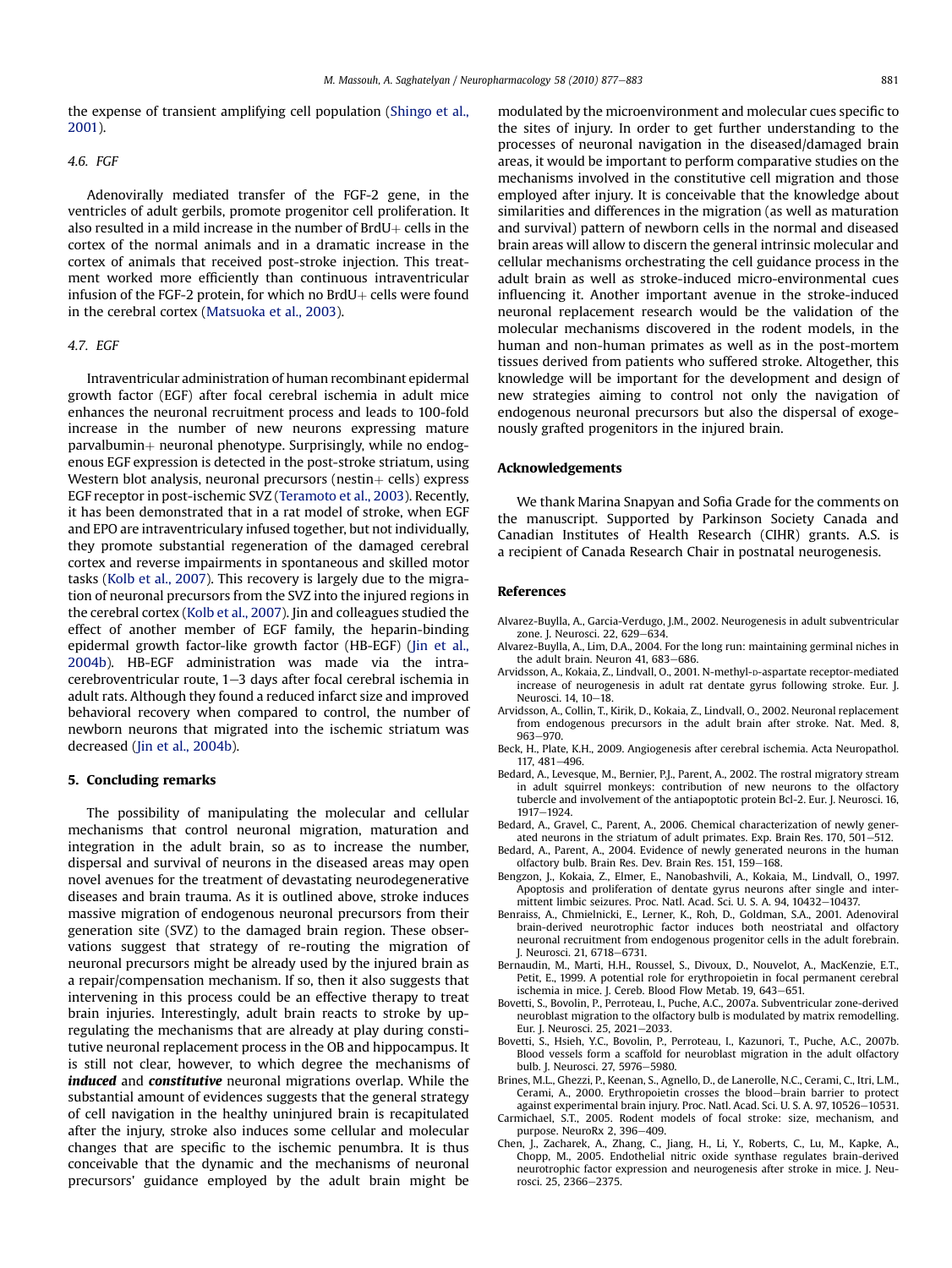- <span id="page-5-0"></span>Chmielnicki, E., Benraiss, A., Economides, A.N., Goldman, S.A., 2004. Adenovirally expressed noggin and brain-derived neurotrophic factor cooperate to induce new medium spiny neurons from resident progenitor cells in the adult striatal ventricular zone. J. Neurosci. 24, 2133-2142.
- Cobbs, C.S., Chen, J., Greenberg, D.A., Graham, S.H., 1998. Vascular endothelial growth factor expression in transient focal cerebral ischemia in the rat. Neu $r$ osci. Lett. 249,  $79 - 82$ .
- Curtis, M.A., Penney, E.B., Pearson, A.G., van Roon-Mom, W.M., Butterworth, N.J., Dragunow, M., Connor, B., Faull, R.L., 2003. Increased cell proliferation and neurogenesis in the adult human Huntington's disease brain. Proc. Natl. Acad. Sci. U. S. A. 100, 9023-9027.
- Curtis, M.A., Penney, E.B., Pearson, J., Dragunow, M., Connor, B., Faull, R.L., 2005. The distribution of progenitor cells in the subependymal layer of the lateral ventricle in the normal and Huntington's disease human brain. Neuroscience 132, 777-788.
- Doetsch, F., Hen, R., 2005. Young and excitable: the function of new neurons in the adult mammalian brain. Curr. Opin. Neurobiol.  $15, 121-128$ .
- Ferrara, N., 1995. The role of vascular endothelial growth factor in pathological angiogenesis. Breast Cancer Res. Treat. 36,  $127-137$ .
- Galvao, R.P., Garcia-Verdugo, J.M., Alvarez-Buylla, A., 2008. Brain-derived neurotrophic factor signaling does not stimulate subventricular zone neurogenesis in adult mice and rats. J. Neurosci. 28, 13368-13383.
- Gleadle, J.M., Ebert, B.L., Firth, J.D., Ratcliffe, P.J., 1995. Regulation of angiogenic growth factor expression by hypoxia, transition metals, and chelating agents. Am. J. Physiol. 268, C1362-C1368.
- Goings, G.E., Sahni, V., Szele, F.G., 2004. Migration patterns of subventricular zone cells in adult mice change after cerebral cortex injury. Brain Res. 996, 213-226.
- Gotts, J.E., Chesselet, M.F., 2005a. Migration and fate of newly born cells after focal cortical ischemia in adult rats. J. Neurosci. Res. 80, 160-171.
- Gotts, J.E., Chesselet, M.F., 2005b. Vascular changes in the subventricular zone after distal cortical lesions. Exp. Neurol. 194, 139-150.
- Gould, E., Tanapat, P., McEwen, B.S., Flugge, G., Fuchs, E., 1998. Proliferation of granule cell precursors in the dentate gyrus of adult monkeys is diminished by stress. Proc. Natl. Acad. Sci. U. S. A. 95, 3168-3171.
- Guo, S., Kim, W.J., Lok, J., Lee, S.R., Besancon, E., Luo, B.H., Stins, M.F., Wang, X., Dedhar, S. Lo, E.H., 2008. Neuroprotection via matrix-trophic coupling between cerebral endothelial cells and neurons. Proc. Natl. Acad. Sci. U. S. A. 105, 7582-7587.
- Gustafsson, E., Andsberg, G., Darsalia, V., Mohapel, P., Mandel, R.J., Kirik, D., Lindvall, O., Kokaia, Z., 2003a. Anterograde delivery of brain-derived neurotrophic factor to striatum via nigral transduction of recombinant adenoassociated virus increases neuronal death but promotes neurogenic response following stroke. Eur. J. Neurosci. 17, 2667-2678.
- Gustafsson, E., Lindvall, O., Kokaia, Z., 2003b. Intraventricular infusion of TrkB-Fc fusion protein promotes ischemia-induced neurogenesis in adult rat dentate gyrus. Stroke 34, 2710-2715.
- Hayashi, T., Abe, K., Suzuki, H., Itoyama, Y., 1997. Rapid induction of vascular endothelial growth factor gene expression after transient middle cerebral artery occlusion in rats. Stroke 28, 2039-2044.
- Hayashi, T., Deguchi, K., Nagotani, S., Zhang, H., Sehara, Y., Tsuchiya, A., Abe, K., 2006. Cerebral ischemia and angiogenesis. Curr. Neurovasc. Res. 3, 119-129.
- Hellsten, J., Wennstrom, M., Bengzon, J., Mohapel, P., Tingstrom, A., 2004. Electroconvulsive seizures induce endothelial cell proliferation in adult rat hippocampus. Biol. Psychiatry 55, 420-427.
- Hoglinger, G.U., Rizk, P., Muriel, M.P., Duyckaerts, C., Oertel, W.H., Caille, I., Hirsch, E. C., 2004. Dopamine depletion impairs precursor cell proliferation in Parkinson disease. Nat. Neurosci. 7, 726-735.
- Ikeda, E., Achen, M.G., Breier, G., Risau, W., 1995. Hypoxia-induced transcriptional activation and increased mRNA stability of vascular endothelial growth factor in C6 glioma cells. J. Biol. Chem. 270, 19761-19766.
- Imitola, J., Raddassi, K., Park, K.I., Mueller, F.J., Nieto, M., Teng, Y.D., Frenkel, D., Li, J., Sidman, R.L., Walsh, C.A., Snyder, E.Y., Khoury, S.J., 2004. Directed migration of neural stem cells to sites of CNS injury by the stromal cell-derived factor 1alpha/CXC chemokine receptor 4 pathway. Proc. Natl. Acad. Sci. U. S. A. 101, 18117-18122.
- Jin, K.L., Mao, X.O., Nagayama, T., Goldsmith, P.C., Greenberg, D.A., 2000. Induction of vascular endothelial growth factor and hypoxia-inducible factor-1alpha by global ischemia in rat brain. Neuroscience 99, 577-585.
- Jin, K., Minami, M., Lan, J.Q., Mao, X.O., Batteur, S., Simon, R.P., Greenberg, D.A., 2001. Neurogenesis in dentate subgranular zone and rostral subventricular zone after focal cerebral ischemia in the rat. Proc. Natl. Acad. Sci. U. S. A. 98, 4710-4715.
- Jin, K., Sun, Y., Xie, L., Peel, A., Mao, X.O., Batteur, S., Greenberg, D.A., 2003. Directed migration of neuronal precursors into the ischemic cerebral cortex and striatum. Mol. Cell Neurosci. 24, 171-189.
- Jin, K., Peel, A.L., Mao, X.O., Xie, L., Cottrell, B.A., Henshall, D.C., Greenberg, D.A., 2004a. Increased hippocampal neurogenesis in Alzheimer's disease. Proc. Natl. Acad. Sci. U. S. A. 101, 343-347.
- Jin, K., Sun, Y., Xie, L., Childs, J., Mao, X.O., Greenberg, D.A., 2004b. Post-ischemic administration of heparin-binding epidermal growth factor-like growth factor (HB-EGF) reduces infarct size and modifies neurogenesis after focal cerebral ischemia in the rat. J. Cereb. Blood Flow Metab. 24, 399–408.
- Jin, K., Wang, X., Xie, L., Mao, X.O., Zhu, W., Wang, Y., Shen, J., Mao, Y., Banwait, S., Greenberg, D.A., 2006. Evidence for stroke-induced neurogenesis in the human brain. Proc. Natl. Acad. Sci. U. S. A. 103, 13198-13202.
- Kokaia, Z., Lindvall, O., 2003. Neurogenesis after ischaemic brain insults. Curr. Opin. Neurobiol. 13, 127-132.
- Kolb, B., Morshead, C., Gonzalez, C., Kim, M., Gregg, C., Shingo, T., Weiss, S., 2007. Growth factor-stimulated generation of new cortical tissue and functional recovery after stroke damage to the motor cortex of rats. J. Cereb. Blood Flow Metab. 27, 983-997.
- Kornack, D.R., Rakic, P., 1999. Continuation of neurogenesis in the hippocampus of
- the adult macaque monkey. Proc. Natl. Acad. Sci. U. S. A. 96, 5768–5773.<br>Kornack, D.R., Rakic, P., 2001. The generation, migration, and differentiation of olfactory neurons in the adult primate brain. Proc. Natl. Acad. Sci. U. S. A. 98, 4752-4757
- Kovacs, Z., Ikezaki, K., Samoto, K., Inamura, T., Fukui, M., 1996. VEGF and flt. Expression time kinetics in rat brain infarct. Stroke 27, 1865–1872 (discussion  $1872 - 1863$ ).
- Larsson, E., Mandel, R.J., Klein, R.L., Muzyczka, N., Lindvall, O., Kokaia, Z., 2002. Suppression of insult-induced neurogenesis in adult rat brain by brain-derived neurotrophic factor. Exp. Neurol. 177, 1-8.
- Lee, S.R., Kim, H.Y., Rogowska, J., Zhao, B.Q., Bhide, P., Parent, J.M., Lo, E.H., 2006. Involvement of matrix metalloproteinase in neuroblast cell migration from the subventricular zone after stroke. J. Neurosci. 26, 3491-3495.
- Lennmyr, F., Ata, K.A., Funa, K., Olsson, Y., Terent, A., 1998. Expression of vascular endothelial growth factor (VEGF) and its receptors (Flt-1 and Flk-1) following permanent and transient occlusion of the middle cerebral artery in the rat. J. Neuropathol. Exp. Neurol. 57, 874-882.
- Leventhal, C., Rafii, S., Rafii, D., Shahar, A., Goldman, S.A., 1999. Endothelial trophic support of neuronal production and recruitment from the adult mammalian subependyma. Mol. Cell Neurosci. 13, 450-464.
- Lichtenwalner, R.J., Parent, J.M., 2006. Adult neurogenesis and the ischemic forebrain. J. Cereb. Blood Flow Metab. 26, 1-20.
- Lindvall, O., Kokaia, Z., Martinez-Serrano, A., 2004. Stem cell therapy for human neurodegenerative disorders-how to make it work. Nat. Med. 10 (Suppl),  $S42 - S50$
- Linnarsson, S., Willson, C.A., Ernfors, P., 2000. Cell death in regenerating populations of neurons in BDNF mutant mice. Brain Res. Mol. Brain Res. 75, 61-69.
- Liu, X.S., Zhang, Z.G., Zhang, R.L., Gregg, S., Morris, D.C., Wang, Y., Chopp, M., 2007. Stroke induces gene profile changes associated with neurogenesis and angiogenesis in adult subventricular zone progenitor cells. J. Cereb. Blood Flow Metab. 27, 564-574.
- Louissaint Jr., A., Rao, S., Leventhal, C., Goldman, S.A., 2002. Coordinated interaction of neurogenesis and angiogenesis in the adult songbird brain. Neuron 34,  $945 - 960$
- Luskin, M.B., 1993. Restricted proliferation and migration of postnatally generated neurons derived from the forebrain subventricular zone. Neuron 11, 173-189.
- Macas, J., Nern, C., Plate, K.H., Momma, S., 2006. Increased generation of neuronal progenitors after ischemic injury in the aged adult human forebrain. J. Neurosci. 26, 13114-13119.
- Marti, H.H., Wenger, R.H., Rivas, L.A., Straumann, U., Digicaylioglu, M., Henn, V., Yonekawa, Y., Bauer, C., Gassmann, M., 1996. Erythropoietin gene expression in human, monkey and murine brain. Eur. J. Neurosci. 8, 666-676.
- Marti, H.J., Bernaudin, M., Bellail, A., Schoch, H., Euler, M., Petit, E., Risau, W., 2000. Hypoxia-induced vascular endothelial growth factor expression precedes neovascularization after cerebral ischemia. Am. J. Pathol. 156, 965-976.
- Marti, H.H., Risau, W., 1998. Systemic hypoxia changes the organ-specific distribution of vascular endothelial growth factor and its receptors. Proc. Natl. Acad. Sci. U. S. A. 95, 15809-15814.
- Matsuoka, N., Nozaki, K., Takagi, Y., Nishimura, M., Hayashi, J., Miyatake, S., Hashimoto, N., 2003. Adenovirus-mediated gene transfer of fibroblast growth factor-2 increases BrdU-positive cells after forebrain ischemia in gerbils. Stroke 34, 1519-1525
- Ming, G.L., Song, H., 2005. Adult neurogenesis in the mammalian central nervous system. Annu. Rev. Neurosci. 28, 223-250.
- Murohara, T., Asahara, T., Silver, M., Bauters, C., Masuda, H., Kalka, C., Kearney, M., Chen, D., Symes, J.F., Fishman, M.C., Huang, P.L., Isner, J.M., 1998. Nitric oxide synthase modulates angiogenesis in response to tissue ischemia. J. Clin. Invest. 101, 2567-2578.
- Nakatomi, H., Kuriu, T., Okabe, S., Yamamoto, S., Hatano, O., Kawahara, N., Tamura, A., Kirino, T., Nakafuku, M., 2002. Regeneration of hippocampal pyramidal neurons after ischemic brain injury by recruitment of endogenous neural progenitors. Cell 110, 429-441.
- Ohab, J.J., Carmichael, S.T., 2008. Poststroke neurogenesis: emerging principles of migration and localization of immature neurons. Neuroscientist 14, 369-380.
- Ohab, J.J., Fleming, S., Blesch, A., Carmichael, S.T., 2006. A neurovascular niche for neurogenesis after stroke. J. Neurosci. 26, 13007-13016.
- Palmer, T.D., Willhoite, A.R., Gage, F.H., 2000. Vascular niche for adult hippocampal neurogenesis. J. Comp. Neurol. 425, 479-494.
- Parent, J.M., 2003. Injury-induced neurogenesis in the adult mammalian brain. Neuroscientist 9, 261-272.
- Parent, J.M., Yu, T.W., Leibowitz, R.T., Geschwind, D.H., Sloviter, R.S., Lowenstein, D. H., 1997. Dentate granule cell neurogenesis is increased by seizures and contributes to aberrant network reorganization in the adult rat hippocampus. J. Neurosci. 17, 3727-3738.
- Parent, J.M., Valentin, V.V., Lowenstein, D.H., 2002a. Prolonged seizures increase proliferating neuroblasts in the adult rat subventricular zone-olfactory bulb pathway. J. Neurosci. 22, 3174-3188.
- Parent, J.M., Vexler, Z.S., Gong, C., Derugin, N., Ferriero, D.M., 2002b. Rat forebrain neurogenesis and striatal neuron replacement after focal stroke. Ann. Neurol. 52,  $802 - 813$ .